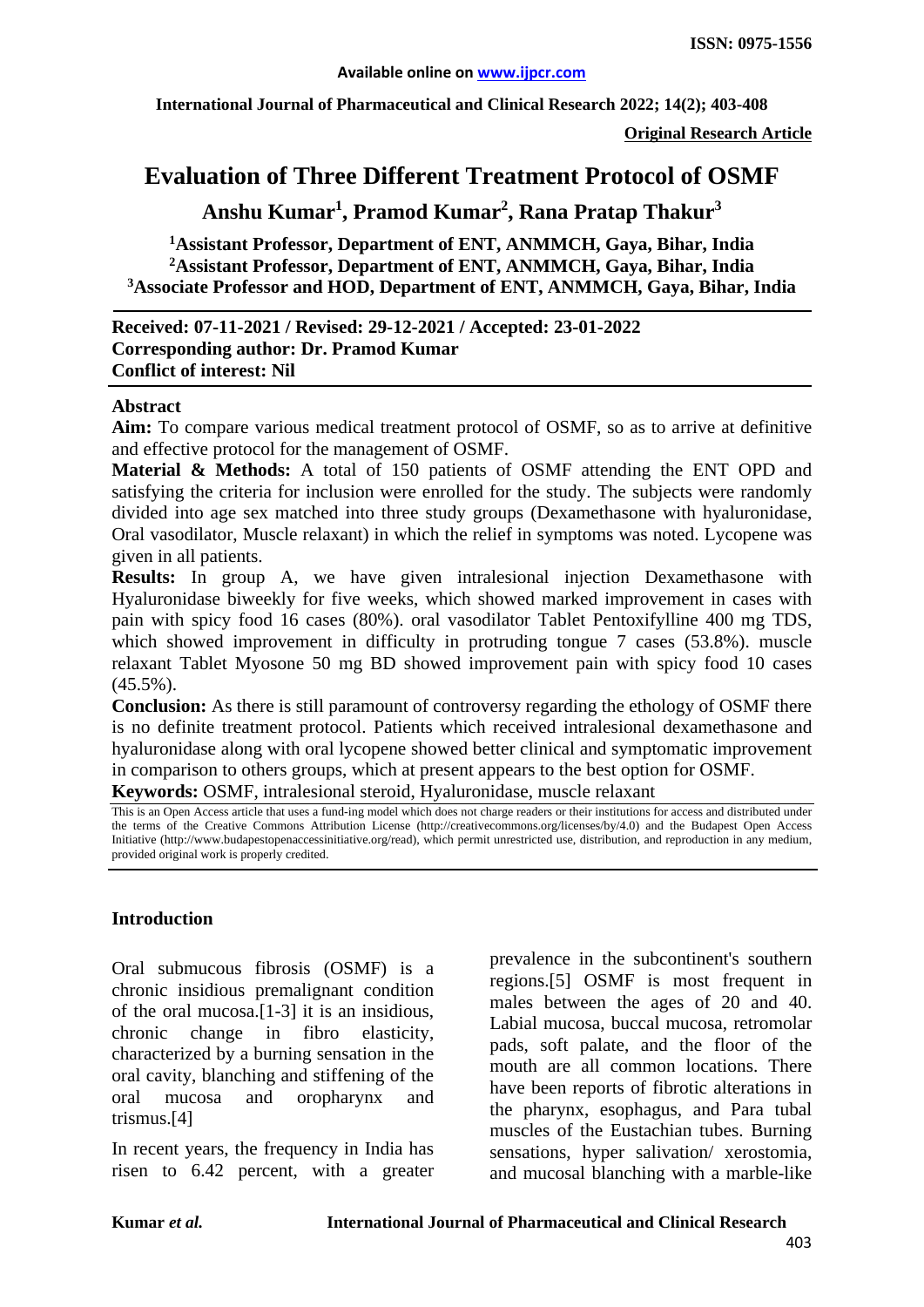appearance are all early signs of OSMF. The mucosa becomes leathery and inelastic with time, with perceptible fibrous bands, limiting mouth opening. OSMF eventually causes tongue restrictions, swallowing difficulties, speech and hearing problems, and a loss of gustatory sense.[6]

The various hypotheses put forward so far suggest a multifactorial origin for this condition. Alongside the role of local irritants such as capsaicin<sup>[7]</sup>, tobacco<sup>[7]</sup>, areca nut[8], spicy food and alcohol<sup>[9]</sup>;underlying systemic predisposition is likely because of the geographical and ethnic distribution of OSMF.[10]Among the systemic factors, the main ones incriminated are chronic iron and vitamin B complex deficiency, anaemia and a genetic predisposition to the disease. [11]

The preventative management should be in the form of discontinuation of habit, which can be encouraged through education and advocacy. Vitamins, iron and mineral rich diet should be advised to the patients. Intake of red tomatoes, fresh fruits and green leafy vegetables should be included in the regular diet. [12] **Hence, this study aims to** compare various medical treatment protocol of OSMF, so as to arrive at definitive and effective protocol for the management of OSMF.

## **Material and Methods:**

The study was a prospective study undertaken in the Department of ENT, ANMMCH, Gaya, Bihar, India from over a period of 10 months. All untreated patients of OSMF attending the ENT OPD and fulfilling the criteria for inclusion were enrolled for the study, a detailed history was taken primarily keeping focus on various deleterious oral habits like chewing pan, gutka, betel nut and tobacco. The diagnosis of OSMF was established through an accepted clinical characteristic. Written consent of patients diagnosed with OSMF was taken.

### Methodology

A total of 150 patients were selected for this study. The subjects were randomly divided into age sex matched into three groups in which the following drugs were administered. Patients with definite signs and symptoms were selected for the allocation in study groups

In group A (50 patients), patients were given 2ml of a mixture of Injection Hyaluronidase with Injection Dexamethasone (40mg/ml). The injections were given biweekly intralesional for 5 weeks.

In group B (50 patients), patients were given vasodilator (tablet Pentoxifylline 400mg TDS).

In group C (50 patients), patients were given muscle relaxant (Tab Eprisone Hydrochloride 50mg BD).

Along with this oral antioxidant containing Lycopene was given daily for 5 weeks to all patients included in study.

Patients were followed up and relief in symptoms were observed, noted and tabulated.

## **Results:**

In group A, we have given intralesional injection Dexamethasone with Hyaluronidase biweekly for five weeks, which showed marked improvement in cases with pain with spicy food 16 cases (80%), followed by decreased in mouth opening 7 cases (53.8%) , difficulty 3 cases (60%), and in cases with difficulty in swallowing 2 cases (40%) and vesicular eruption 2 cases (100%) improvement respectively.

## Group B

In group B we had given oral vasodilator Tablet Pentoxifylline 400 mg TDS, which showed improvement in difficulty in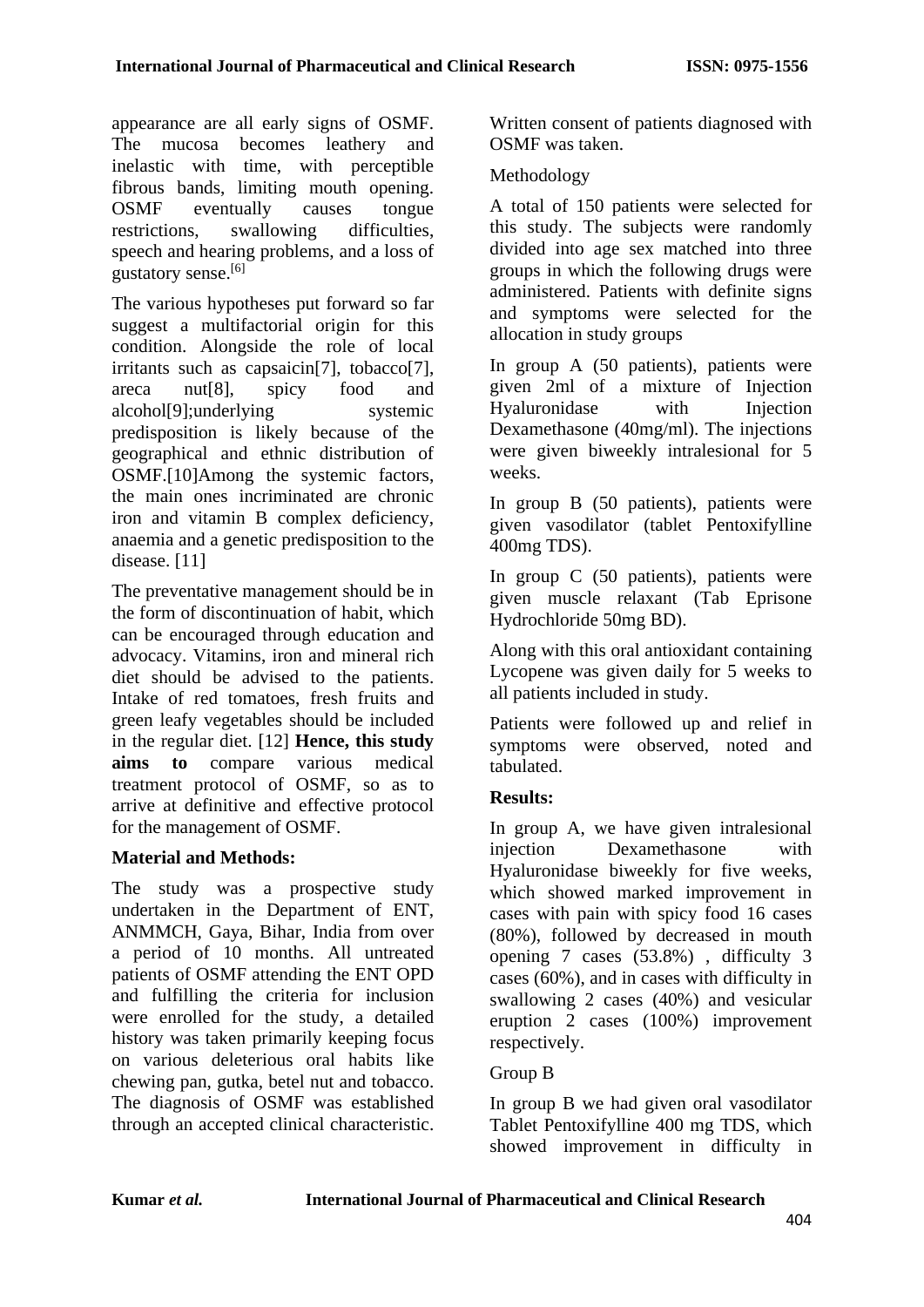protruding tongue 7 cases (53.8%), pain with spicy food 7 cases (52.9%), decreased mouth opening 5 cases (33.3%), oral ulceration 5 cases (62.5%), difficulty in swallowing 3 cases (50%), and dryness of mouth 3 cases, (60%), vesicular eruption 2 cases (50%) improvement respectively.

### Group C

In this group C with muscle relaxant Tablet Myosone 50 mg BD showed

improvement pain with spicy food 10 cases (45.5%), decreased mouth opening 7 cases (43.7%), difficulty in protruding tongue 9 cases (45%), difficulty in swallowing 4 cases (44.4%), oral ulceration 3 cases (37.5%), vesicular eruption 2 case (40%) and dryness of mouth 1 case (33.3%) improvement respectively

| <b>Chief Complaints</b>         | Total number | Patients | Patients not | %        |
|---------------------------------|--------------|----------|--------------|----------|
|                                 | of Patients  | Improved | Improved     | Improved |
| Burning sensation with spicy    | 20           |          |              |          |
| food                            |              | 16       |              | 80       |
| Decreased mouth opening         | 13           |          |              | 53.8     |
| Difficulty in protruding tongue | 15           |          |              | 46.6     |
| Oral ulceration                 |              |          |              | 22.2     |
| Dryness of mouth                |              |          |              | 33.3     |
| Difficulty in swallowing        |              |          |              | 60       |
| Vesicular eruption              |              |          |              | 100      |

### **Table 1: Group A analysis**

### **Table 2: Group B analysis**

| <b>Chief Complaints</b>                  | Total number of Patients<br>Patients | Improved | Patients<br>not<br>Improved | % Improved |
|------------------------------------------|--------------------------------------|----------|-----------------------------|------------|
| Pain with spicy food                     | 17                                   |          |                             | 52.9       |
| Decreased<br>mouth<br>opening            | 15                                   |          | 10                          | 33.3       |
| in<br>Difficulty<br>protruding<br>tongue | 13                                   |          | O                           | 53.8       |
| Oral ulceration                          |                                      |          |                             | 62.5       |
| Difficulty in swallowing                 |                                      |          |                             | 50         |
| Dryness of mouth                         |                                      |          |                             | 60         |
| Vesicular eruption                       |                                      |          |                             | 50         |

### **Table 3: Group C analysis**

| <b>Chief Complaints</b>         | Total number<br>of Patients | <b>Patients</b><br>Improved | Patients not<br>Improved | %<br>Improved |
|---------------------------------|-----------------------------|-----------------------------|--------------------------|---------------|
| Pain with Spicy Food            | 22                          | 10                          |                          | 45.5          |
| Difficulty in Protruding Tongue | 20                          |                             |                          | 45            |
| Decreased Mouth Opening         | 16                          |                             |                          | 43.7          |
| Difficulty in Swallowing        |                             |                             |                          | 44.4          |
| Oral ulceration                 |                             |                             |                          | 37.5          |
| <b>Vesicular Eruption</b>       |                             |                             |                          | 40            |
| Dryness of Mouth                |                             |                             |                          | 33.3          |

#### **Kumar** *et al.* **International Journal of Pharmaceutical and Clinical Research**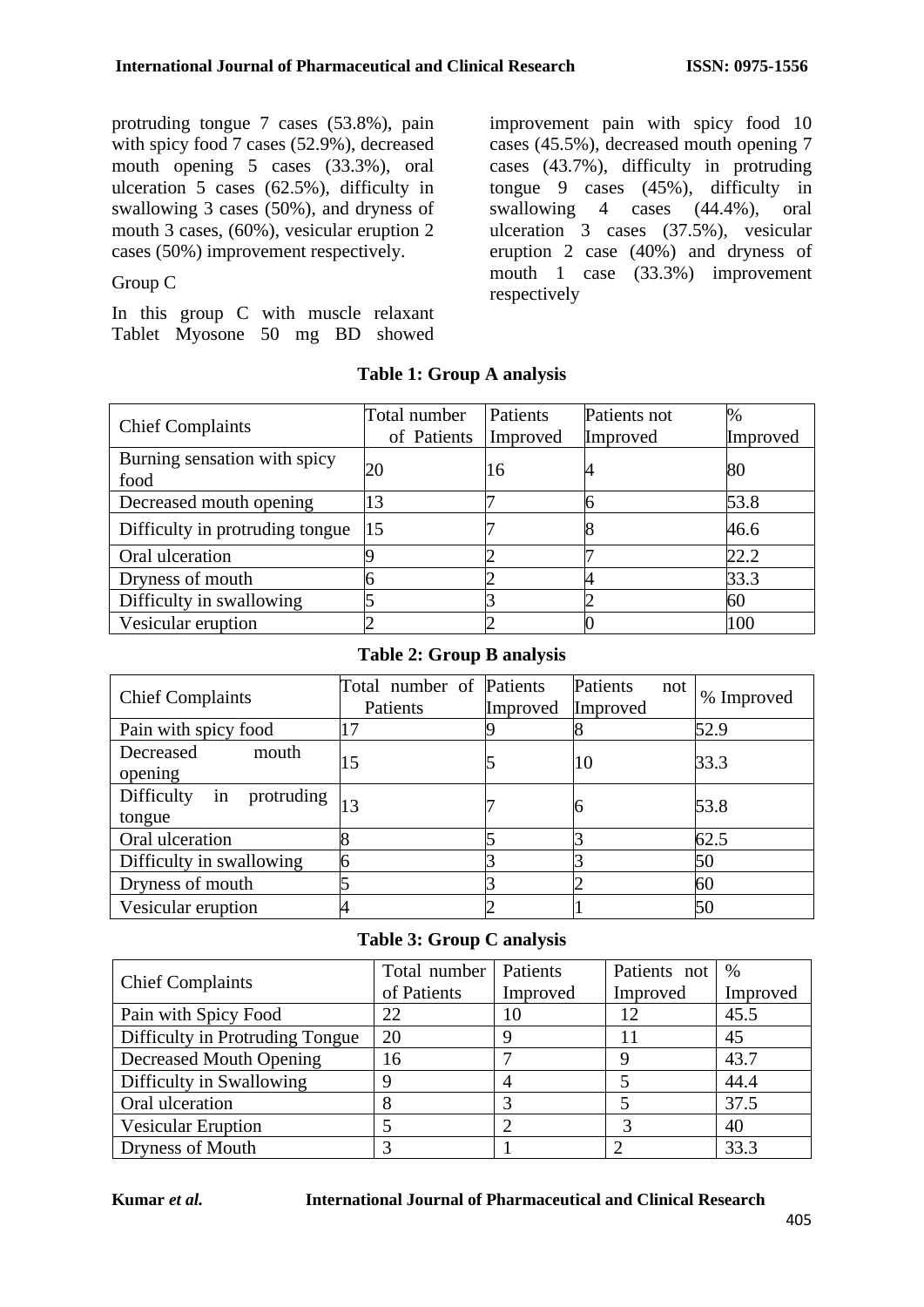### **Discussion:**

Oral submucous fibrosis is a widely prevalent oral mucosal lesion in Indian population and considering its premalignant potential and severe clinical manifestations many studies are done by many authors regarding various aspects of this condition such as etiology pathogenesis and treatment.

Etiology and pathogenesis of OSMF is obscure. Arecoline of Areca catechu is mostly attributed as the causative factors in addition to pan and tobacco in different combinations.[13, 14]

Arecoline, an active alkaloid found in betel nuts, stimulates fibroblasts to increase production of collagen by 150%.[15] Arecoline was found to elevate the mRNA and protein expression of cystatin C, a nonglycosylated basic protein consistently up regulated in a variety of fibrotic diseases, in a dose-dependent manner in persons with OSMF.[16]

Nidhi Elizabeth et al.[17] studied 38 patients and found that Lycopene in combination with intralesional steroids and Hyaluronidase, was highly efficacious in improving the mouth opening and reducingother symptoms in patients with Oral Submucous Fibrosis.Selvam et al. [18]in 45 patients also found Lycopene in combination with intralesional steroids and Hyaluronidase, to be effective in improving the symptoms in patients with Oral Submucous Fibrosis.

Flavanoid, catechin and tannin in betel nuts cause collagen fibers to cross-link, making them less susceptible to collagenase degradation.[19] This results in increased fibrosis by causing both increased collagen production and decreased collagen breakdown.[20]

OSMF remains active even after cessation of the chewing habit, suggesting that components of the arecanut initiate OSMF and then affect gene expression in the

fibroblasts, which then produce greater amounts of normal collagen.[21]

A study conducted by Rajendran R[22](2006) vasodilators were found to be effective in mouth opening, tongue protrusion and relief from perioral fibrotic bands. Subjective symptoms of intolerance to spices, burning sensation of mouth, tinnitus, and difficulty in swallowing, difficulty in speech showed marked improvement. They concluded that Pentoxifylline as an adjunct therapy for the treatment of OSMF. Bandage CJ et al.[23] (2013) compared the effectiveness of vasodilator Isoxsuprine with Dexamethasone and Hyaluronidase injections and physiotherapy in the treatment of OSMF. They found that mouth opening increased and burning<br>sensation decreased significantly in sensation decreased significantly in vasodilator group.

Nichlani SS et al.[24] (2011) used muscle relaxant in treatment of OSMF and their was marked improvement in 17 out of the 20 test patients who received muscle relaxants for the treatment of OSMF. Marked improvement was seen in mouth opening with shift from grade 3 (<19 mm) to grade 1 (>40 mm) [25].

## **Conclusion:**

As there is still paramount of controversy regarding the ethology of OSMF there is no definite treatment protocol. Patients which received intralesional dexamethasone and hyaluronidase along with oral lycopene showed better clinical and symptomatic improvement in comparison to others groups, which at present appears to the best option for OSMF.

### **References:**

1. Pindborg JJ, Zacharia J. Frequency of oral submucous fibrosis among 100 South Indian with oral cancer. Bull WHO 1965:32:750-53.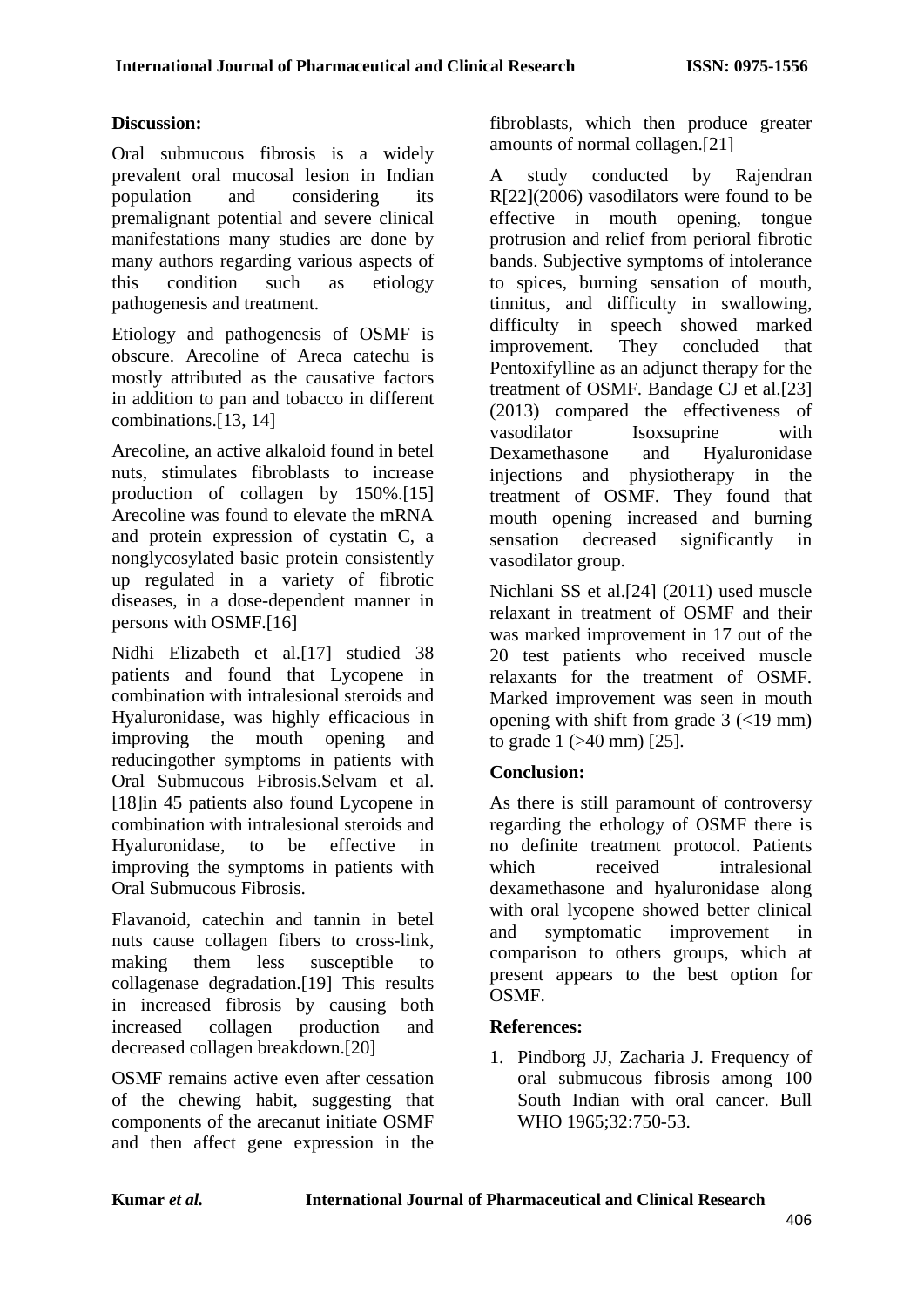- 2. Pindborg, Chawla, Srivatsava, Gupta. Clinical aspects of OSMF. Acta Odont Scand 1964;22:679-81.
- 3. Hayes PA. OSMF in a 4 years child. Oral Surg 1985;59: 475-78.
- 4. Adarsh Chopra, PS Sethi, Jagroop Singh, Dimple. Oral submucous fibrosis (OSMF). Indian J Dermatol Venereol Leprol 2000;66(5):255-56.
- 5. Hazarey VK, Erlewad DM, Mundhe KA, Ughade SN. Oral submucous fibrosis: Study of 1000 cases from central India. J Oral Pathol Med. 2007;36(1).
- 6. Nigam NK, Aravinda K, Dhillon M, Gupta S, Reddy S, Srinivas Raju M. Prevalence of oral submucous fibrosis among habitual gutkha and areca nut chewers in Moradabad district. J Oral Biol Craniofacial Res. 2014;4(1).
- 7. Anuradha CD, Devi CS. Serum protein, ascorbic acid & iron & tissue collagen in oral submucous fibrosis -a preliminary study. Indian J Med Res. 1993;98:147–51.
- 8. Rajendran R. Oral submucous fibrosis: etiology, pathogenesis, and future research. WHO Bulletin OMS. 1994;72(6):985–96.
- 9. Sharma LK, Guptaak, Mukhija RD, Nigam P. Clinical experience with the use of peripheral vasodilator in oral disorders. Int J Oral Maxillofac Surg. 1987;16(6):695–704.
- 10. Rajendran R. Oral submucous fibrosis: etiology, pathogenesis and future research. WHO Bulletin OMS. 1994;72(6):985–96.
- 11. Borle RM, Borle SR. Management of oral; submucous fibrosis: a conservative approach. J Oral Maxillofac Surg. 1991;49(8):788–91.
- 12. Reddy V, Wanjari PV, Banda NR, Reddy P. Oral submucous fibrosis: Correlation of clinical grading to various habit factors. Int J Dent Clin. 2011;2(3):21–4.
- 13. Gupta DS, Gupta MK, Golhar BL. Oral submucous fibrosis clinical study and

management by physiofibrolysis (MWB). J Ind Dent Asso 1980;52:375- 78.

- 14. Kumar K, Srivastava CM, Mathur RM, Pradhan R. The effects of collagenase and oral submucous fibrosis. J Ind Dent Asso 1980;52:243-46.
- 15. Canniff JP, Harvey W. The etiology of oral submucous fibrosis: The stimulation of collagen synthesis by extracts of areca nut. Int J Oral Surg 1981;10:163-67.
- 16. Chung-Hung T, Shun-Fa Y, Yu-Chao C. The upregulation of cystatin C in oral submucous fibrosis. Oral Oncol 2007;43(7): 680-85.
- 17. Elizabeth N, Gurumani S, Bala GA, Tukalan G. A Comparative Study between Management of Oral Submucous Fibrosis. J Evol Med Dent Sci. 2014;3(47):11344–92.
- 18. Selvam NP, Dayanand AA. Lycopene in the management of oral submucous fibrosis. Asian J Pharma Clin Res;2013(6):58–61.
- 19. Restrepo, L. E. D. L. P, Ávila, J. L. B, Moreno, K. S. H, Noriega, L. G. E, Castellan, Ángela M. A, & Pérez, F. A. T. (2021). Pelvic Ring Fracture as a Potential Risk of Death in Politraumatic Patients. *Journal of Medical Research and Health Sciences*, *4*(9), 1446–1450.
- 20. Harvey W, Scutt A, Meghji S, Canniff JP. Stimulation of human buccal mucosa fibroblasts in vitro by betel-nut alkaloids. Arch Oral Biol 1986;31(1):45-49.
- 21. Aziz SR. Oral submucous fibrosis: An unusual disease. JNJ Dent Assoc. Spring 1997;68(2):17-19.
- 22. van Wyk CW, Stander I, Padayachee A, Grobler-Rabie AF. The areca nut chewing habit and oral squamous cell carcinoma in South African-Indians. A retrospective study. S Afr Med J 1993 Jun;83(6):425-29.
- 23. Rajendran R, Rani V, Shaikh S. Pentoxifylline therapy: A new adjunct